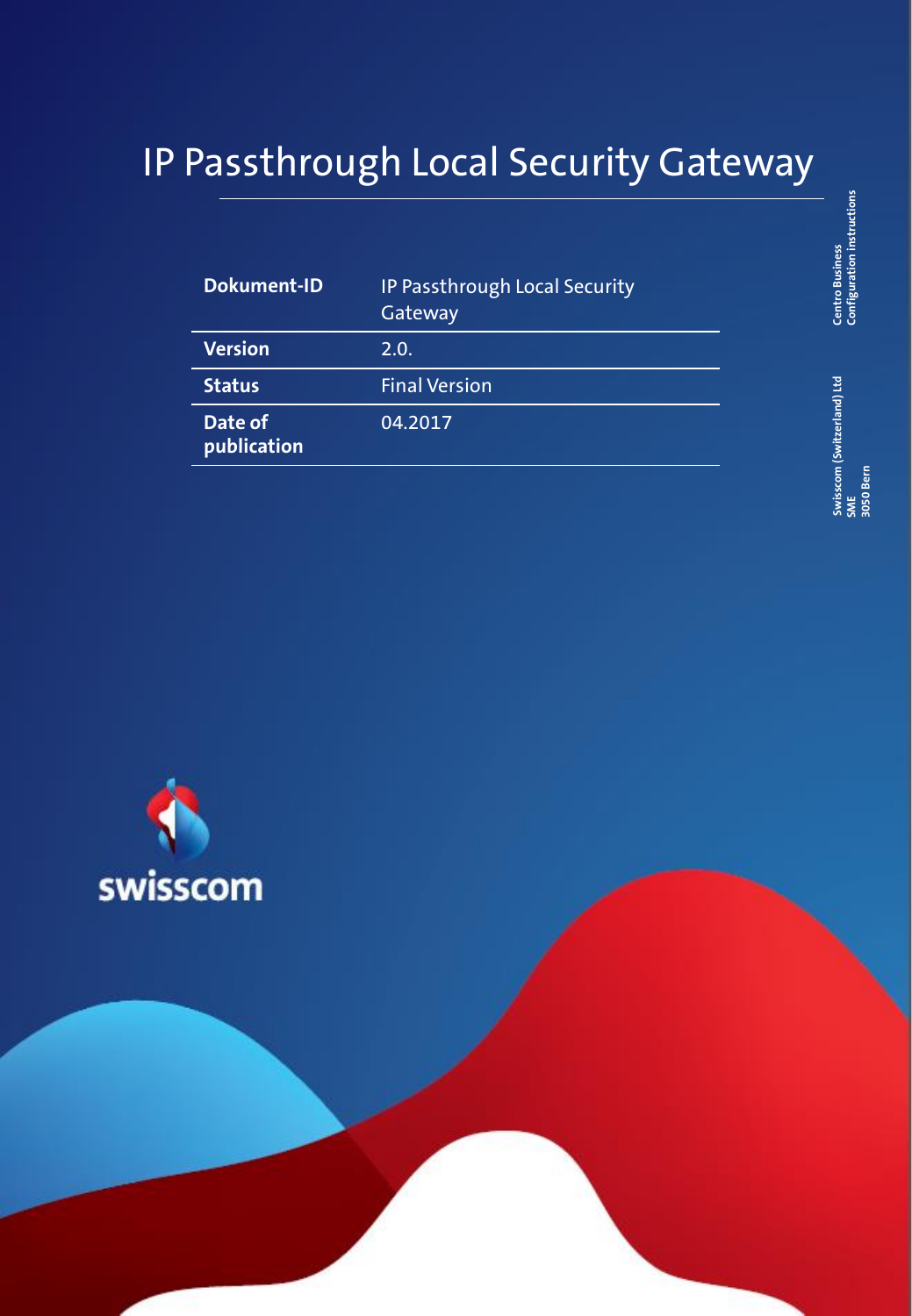## **Contents**

|                                                          |   | Configuration instructions              |
|----------------------------------------------------------|---|-----------------------------------------|
| 1.1 Need                                                 | 3 | <b>Centro Business</b>                  |
| 1.2 Description                                          | З |                                         |
| 1.3 Requirements/Limitations                             | 3 |                                         |
| 1.4 Illustration                                         | 4 |                                         |
| 1.5 Activating IP passthrough                            | 4 |                                         |
| 1.6 Connecting and configuring the host<br>on LAN port 1 | 5 | Swisscom (Switzerland) Ltd<br>3050 Bern |
|                                                          |   |                                         |

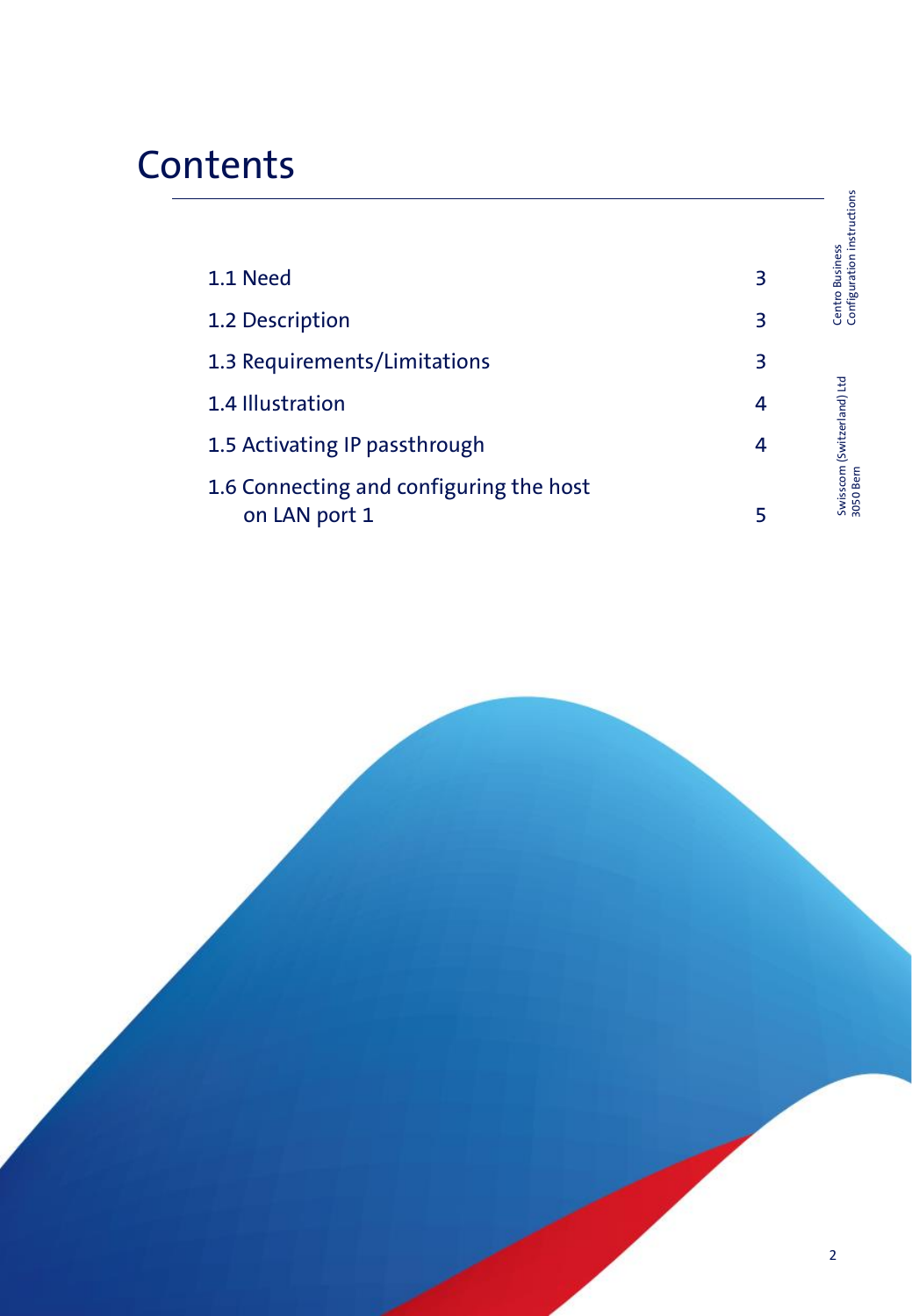Swisscom (Switzerland) Ltd 3050 Bern

Swisscom (Switzerland) Ltd<br>3050 Bern

# IP Passthrough Local Security Gateway

## 1.1 Need

You want to terminate the Internet traffic from the WAN to the LAN of your business Internet connection with a fixed or DHCP WAN-IP address on a private router or security gateway.

## 1.2 Description

The incoming Internet traffic on your fixed or DHCP WAN-IP address is routed onward by the Centro Business to the subnet 172.31.255.4/30 via LAN port 1. A host with the IP address 172.31.255.6 can be connected to LAN port 1. The gateway for this host is the IP 172.31.255.5. This configuration allows a firewall, for example, to be connected to LAN port 1, and the customer LAN can be operated behind the firewall. Hosts connected to LAN ports 2–4 and those connected via WLAN can access the Internet via CB. The separate WLAN of Centro Business 2.0 can also be used.

## 1.3 Requirements/Limitations

#### Requirements:

- Swisscom Contract: My SME Office, Business Internet Services, Enterprise Connect XS
- Centro Business 2.0 with current firmware version. You can find the firmware on the official Centro Business help page under [Update Firmware](http://www.swisscom.ch/centrobusiness2-fw)
- Access to the router portal is established
- A fix IP Address, if you whish to build IP Passtrough with fixed IP and not with DHCP

#### Limitations:

- If IP Passtrough is used with a fixed IP Address, the maximum of one fix IP Adress can be used
- Swisscom services, such as Swisscom TV and VoIP end devices can only be operated on ports 2–4 and via WLAN.
- The Centro Business Firewall cannot be used for the subnet 172.31.255.4/30, and traffic on the subnet will not be filtered regardless of the CB firewall settings. The LAN firewall settings apply to all other devices on the CB LAN.
- When IP passthrough is activated, PPP passthrough, DMZ on all LAN ports and DMZ on LAN port 1 cannot be configured.
- The port TCP:7547 (CWMP) is used for router management, and is never routed to the subnet 172.31.255.4/30.
- When remote access to the router GUI is activated, the ports http (80), https (TCP:443) and SSH (TCP:22) are not routed to the subnet either.
- When port forwarding for the router IP address has been configured with a specific port, the traffic on the corresponding port is **not** routed to the subnet 172.31.255.4/30. Port forwarding has priority over IP passthrough.